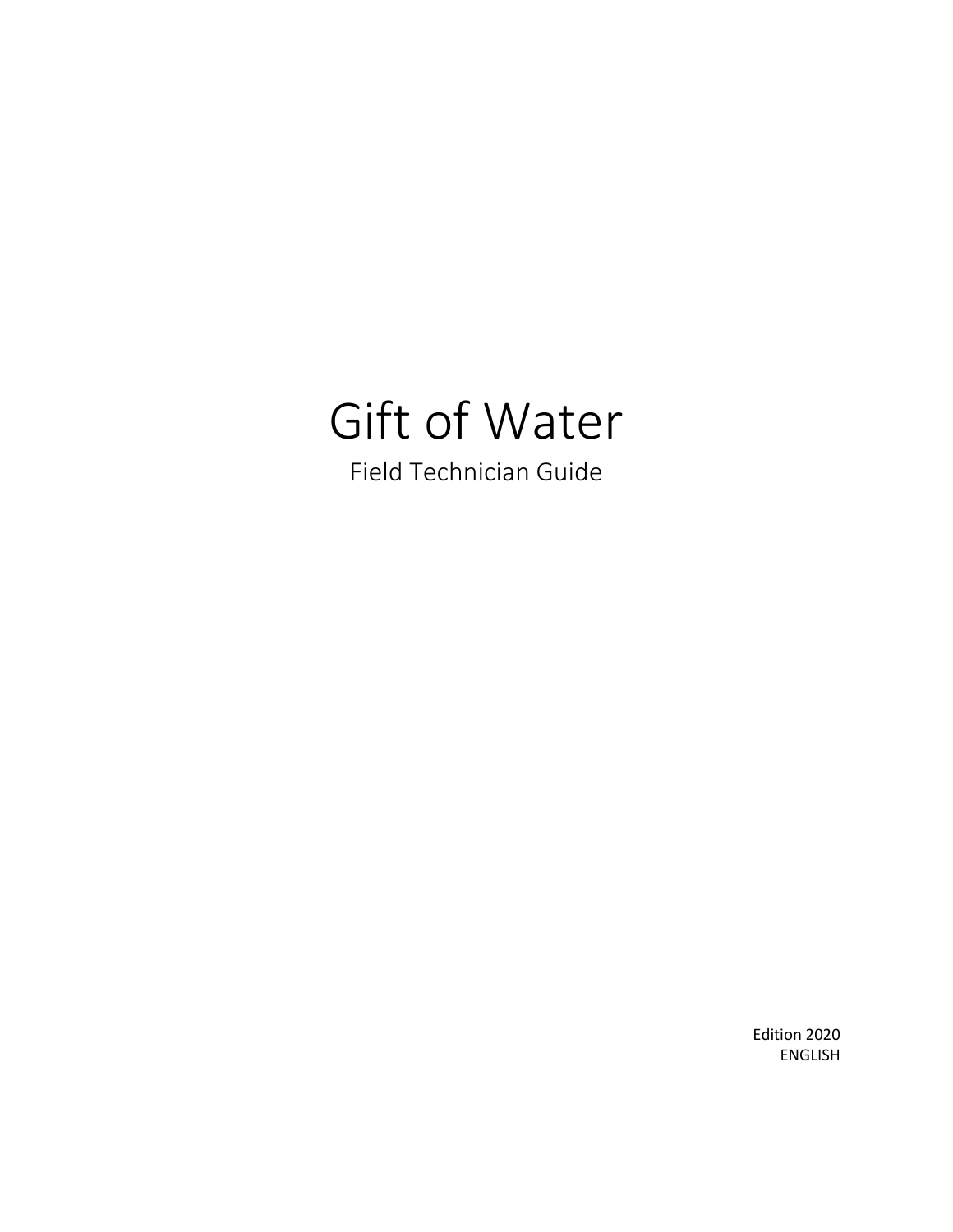## Gift of Water – Field Technician Guide

| <b>Table of Contents</b>                                       | Page |
|----------------------------------------------------------------|------|
| Technician                                                     | 3    |
| Profile<br>$\bullet$                                           | 3    |
| Uniform<br>$\bullet$                                           | 3    |
| <b>Tools and Equipment</b><br>$\bullet$                        | 3    |
| Salary<br>$\bullet$                                            | 4    |
| Master Technician<br>$\bullet$                                 | 4    |
| <b>Filtration System</b>                                       | 4    |
| Description and role of each individual component<br>$\bullet$ | 4    |
| Aquatabs<br>$\bullet$                                          | 6    |
| Materials to build the system<br>$\bullet$                     | 6    |
| Steps to build the system<br>$\bullet$                         | 6    |
| How to treat water                                             | 6    |
| Maintenance and repairs<br>$\bullet$                           | 6    |
| Washing and cleaning<br>$\bullet$                              | 7    |
| <b>Work Activities</b>                                         |      |
| Organizing your work zone<br>$\bullet$                         | 7    |
| Clustering<br>$\bullet$                                        | 7    |
| Work schedule<br>$\bullet$                                     | 7    |
| Distributions                                                  | 7    |
| Communication<br>$\bullet$                                     | 8    |
| Inventory<br>$\bullet$                                         | 9    |
| Ordering<br>$\bullet$                                          | 9    |
| Household visits<br>$\bullet$                                  | 9    |
| Reports<br>$\bullet$                                           | 10   |
| Audits                                                         | 10   |
| Continuing work as a technician                                | 10   |
| Author notes                                                   | 11   |
|                                                                |      |

### **Technician Forms**

| Household Tracking Form |    |
|-------------------------|----|
| Daily Report Form       |    |
| Monthly Report Form     | 14 |
| Physical Inventory Form | 15 |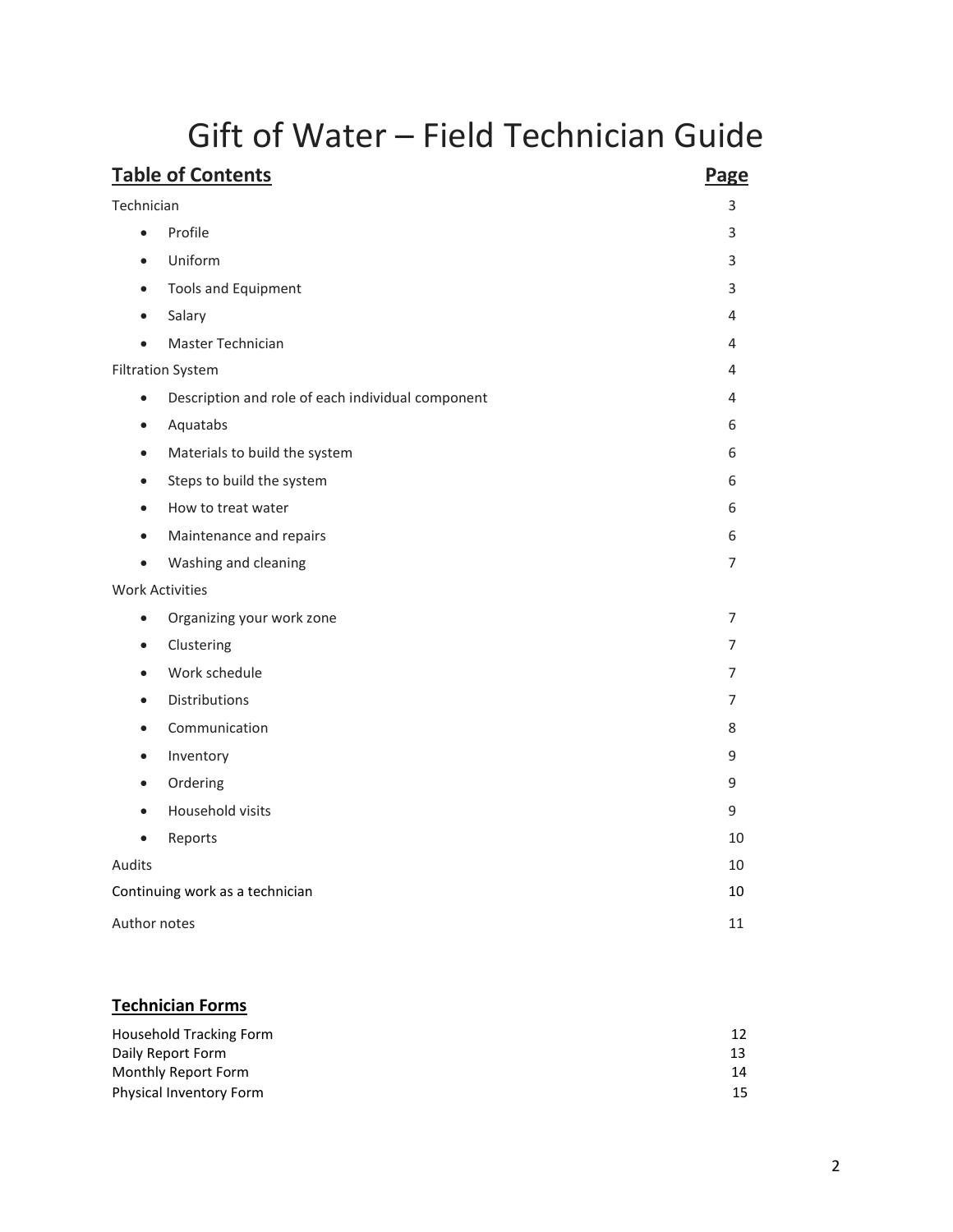## **Technician**

#### **Profile**

- Complete 5-day training seminar and be certified as a Gift of Water technician
- Lives in the work zone
- Family, house, and roots in the community In which s/he works
- Secondary school education (High School)
- Read and write Haitian Creole
- Flexible schedule according to weather, vacation, or market days
- 30-45 years old
- No family or friends on the water committee
- Respected and trusted in the community.
- Self-motivated
- Technologically literate : Smart phone and internet
- Physically fit and able to walk long distances to visit beneficiaries

#### Uniform

- Baseball cap with the Gift of Water logo
- T-shirt with Gift of Water logo
- Backpack
- Jeans, long pants or long skirt
- Tennis shoes, hiking or rain boots

#### Tools and Supplies

- Backpack to carry aquatabs, tools, and supplies
- Raincoat
- Water bottle
- Chlorine test kit
- 5/8'' (16mm) wrench or an Adjustable wrench
- Needle nose pliers
- Pocket knife
- PVC pipe (to aid in removing the check valve when necessary)
- Pen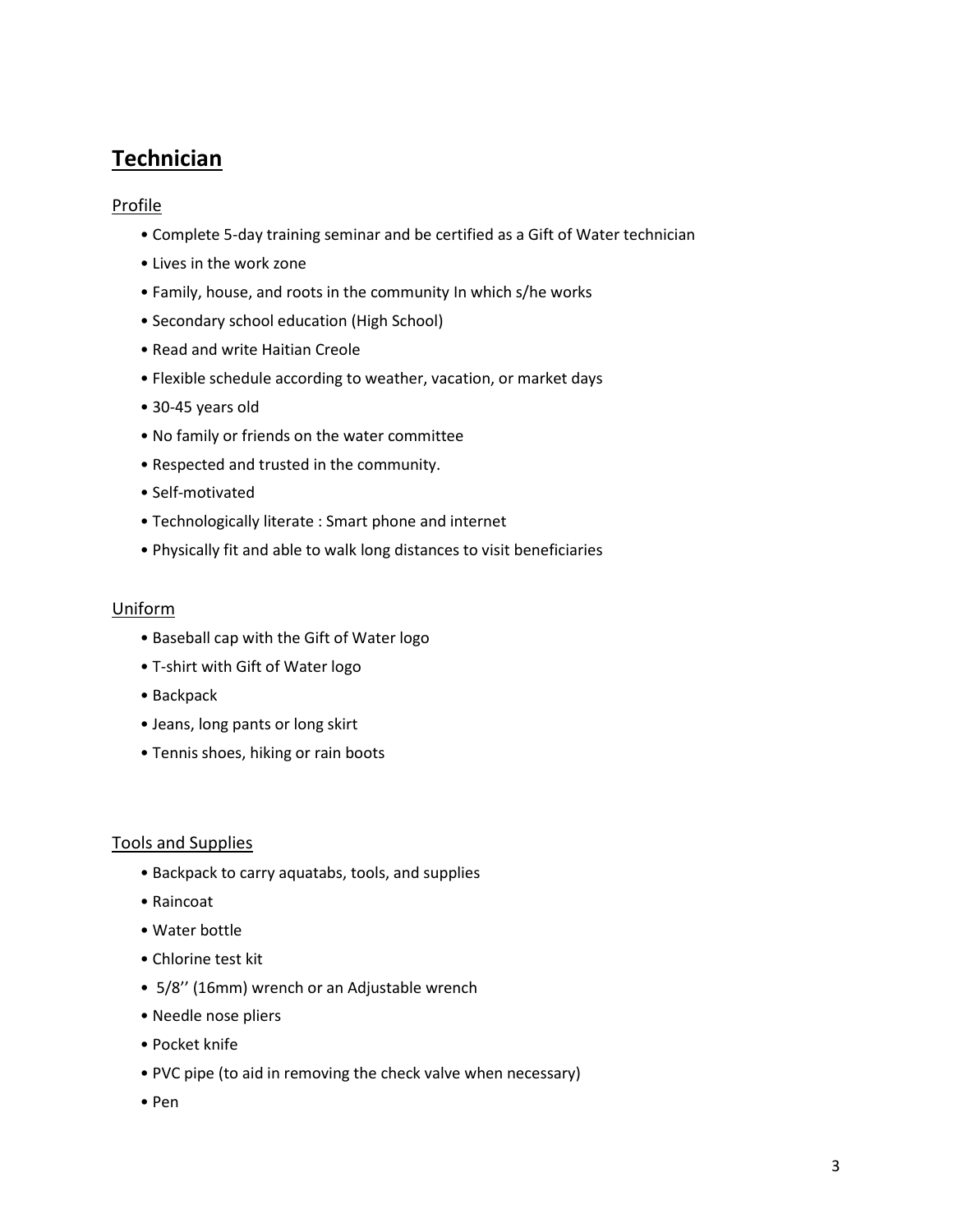- Permanent marker
- WaSH poster book
- Laminated system poster
- Price catalogue
- WaSH teaching games (3 Pile and Transmission Route) with tote bag
- Technician Certificate

#### Salary

• Monthly technician salary is determined by the Partner Organization

(GoW recommends that a technician salary increases incrementally until the technician has reached full-time capacity at which time s/he reaches approximately \$100 - \$125 per month. After which raises occur when an audit proves competency or they go above and beyond what is expected.)

- Working 35 hours per week is considered full time
	- $\triangleright$  The number of systems that can be visited by a technician who is working full time depends on the geographical terrain and distance between beneficiaries
- Technicians are generally paid after s/he submits a monthly work report

#### Master Technician

If there are more than 3 technicians in a community then a supplemental supervisor is merited. It is recommended that a good technician rise to the place of Master Technician. Responsibilities include:

- Follow all technician guidelines (continue to visit households though reduce the number)
- Mentor all new technicians
- Monitor individual technician activities
- Collect and review monthly technician reports
- Create personal monthly activity reports
- Conduct scheduled inventory counts
- Audit technicians
- Collect information to be shared with water committee and community leader
- Provide community education regarding clean water, sanitation, and hygiene practices

#### **Gift of Water Filtration System**

Description and Role of each individual component

- Top Bucket: Holds pre-treated water and provides a place for treatment
- Bottom bucket: safe storage for water after purification
- Top bucket cover : Protects contents of top buckets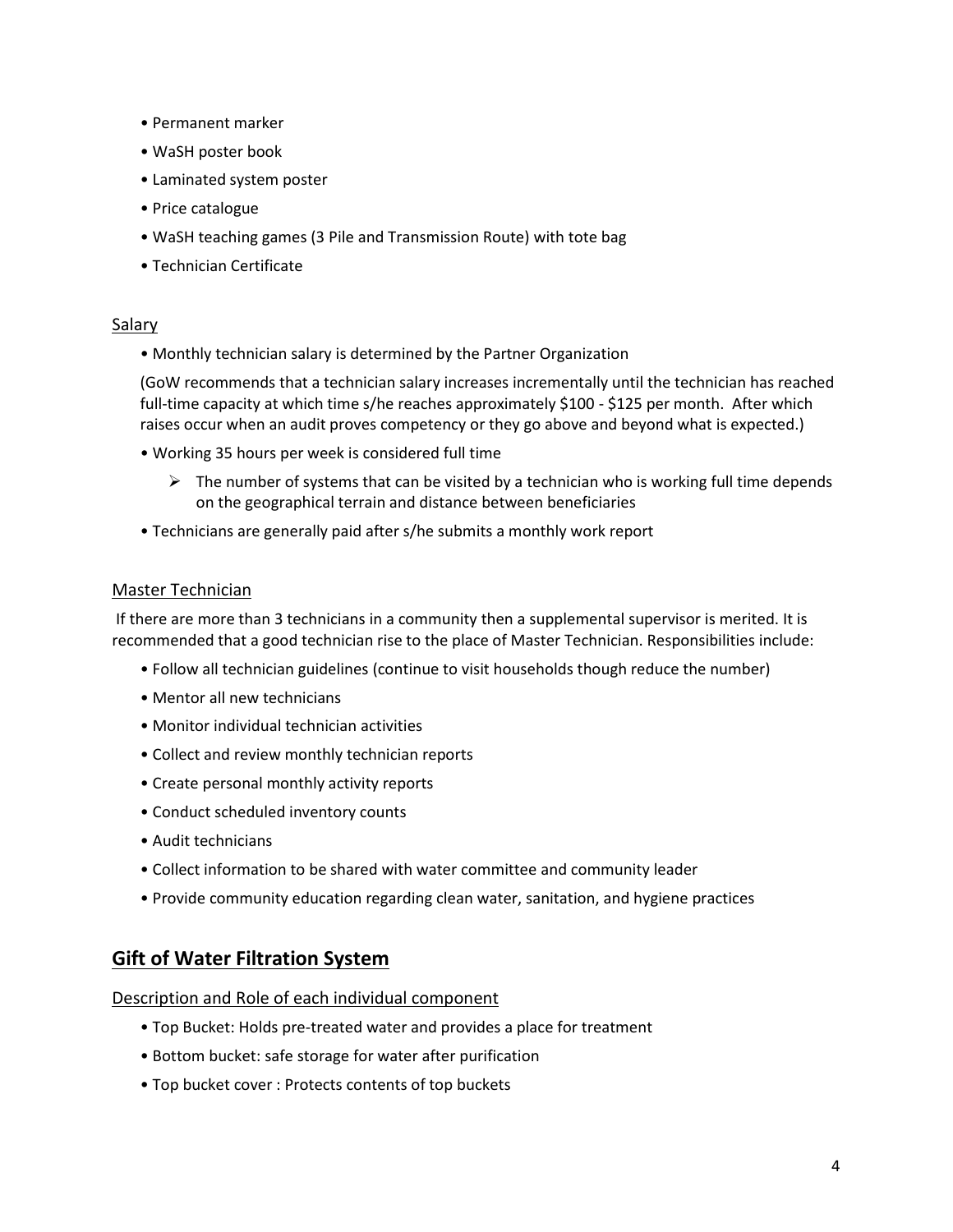- Bottom bucket cover: holds carbon filter assembly and creates a safe storage compartment
- Red cap: plugs one end of the 1 micron string filter
- String filter: Filters out sediment and parasites

• Check valve: A one-way valve that is placed in one end of the string filter and allows water to flow from the top to bottom bucket when the buckets are connected

• Coupler: Engages the check valve to permit water to flow through the filters and into the bottom bucket

• Metal washer : Distribute the weight of the top bucket when connected to the bottom bucket to prevent the lid from breaking.

• Carbon filter: Contains Activated Charcoal which removes bad taste, chlorine, and heavy metals from water

- Spigot: dispenses purified water
- Instructional sticker: provides instructions on how to use the system to treat water

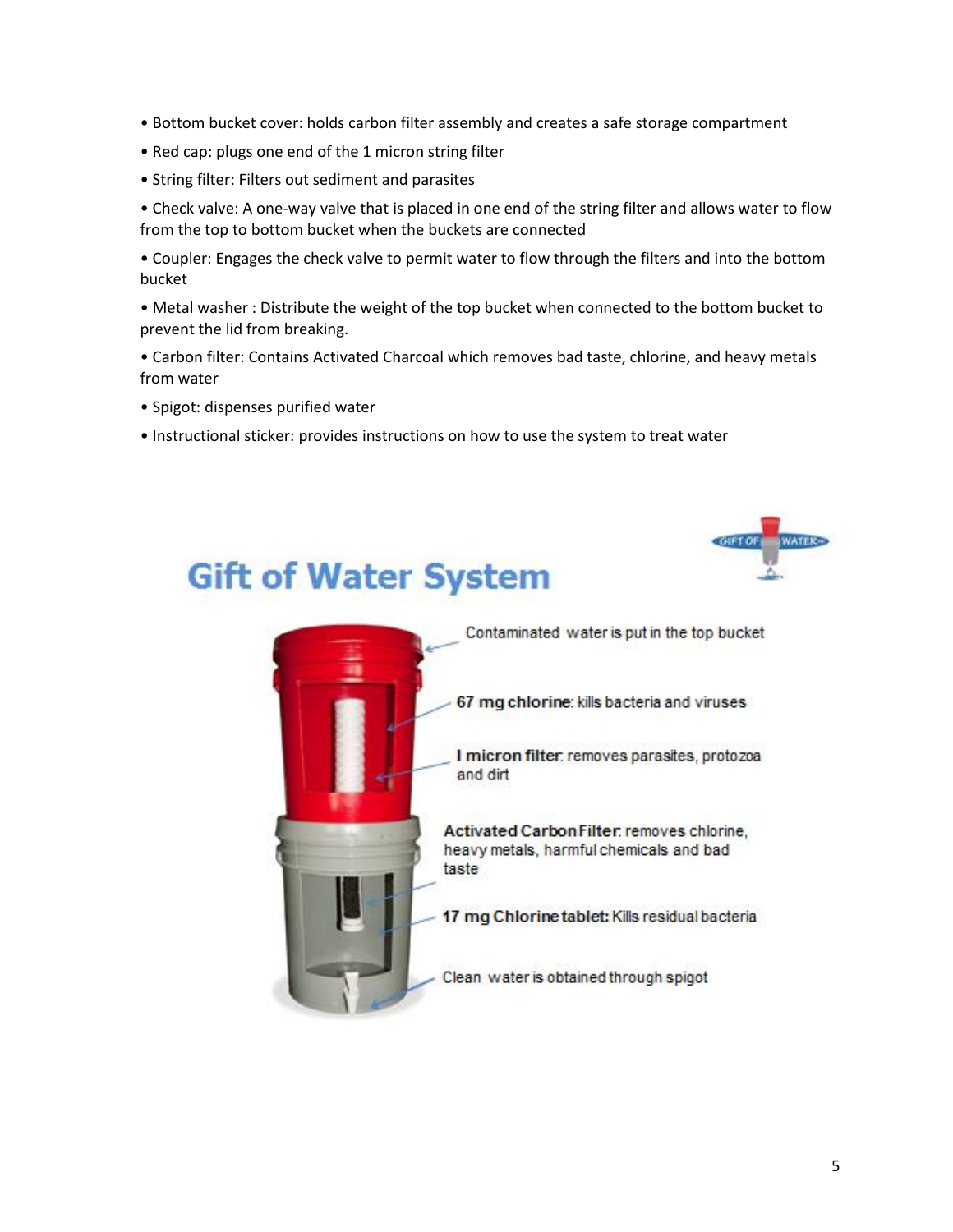#### Aquatabs

Aquatabs is the name brand of the chlorine tablets used to disinfect water in the Gift of Water system: With the required contact time, they greatly reduce the number viruses and bacterium.

- 17 mg: smaller of the two aquatabs. Used for safe storage in the bottom bucket.
- 67mg: larger of the two aquatabs. Used for disinfection in the top bucket.

#### Materials to build the filtration system

• One of each part: top cover, bottom cover, top bucket, bottom bucket,, red cap, string filter, check valve, coupler, metal washer, carbon filter, spigot, and instructional sticker.

• Necessary tools : 5/8th'' wrench (to aid in attaching the coupler to the bottom bucket lid), the adjustable wrench (to aid in attaching the string filter to the red bucket) and the needle nose pliers (to aid in the repair of a check valve).

#### Steps to build the system

1. Take the check valve and red cap. Push one in each end of the string filter

2. Screw the check valve into the hole in the top bucket

3. Screw the carbon filter into the bottom cover : put the metal washer over the hole on the top of the bottom lid. Place the coupler through the hole in the bottom lid; passing through the metal washer and bottom lid, (IF a black O'Ring is available, place on the threaded end of the coupler on the underside of the bottom lid). Screw the coupler into the carbon filter. If the delta valve and coupler are being utilized there will be no need for the metal washer.

4. Screw in the spigot to the bottom bucket (making sure there are 2 rubber washers, one on each side of the bucket).

5. Place the instructional sticker on the outside of the bottom bucket above the spigot.

#### How to Treat Water

1. Separate the two buckets and fill the top bucket with clear water. (if water is not clear, the purification system will still be effective, but the string filter will need more frequent replacement)

2. Put one 67mg aquatab tablet in the "top" bucket and wait at least 30 minutes for disinfection

3. Put one 17mg tablet in the "bottom" bucket for safe storage when the water is finished filtering

4. Connect the buckets: place the "top" bucket on top of the "bottom" bucket and wait for the water to completely flow into the bottom bucket.

5. Dispense purified water using the integrated spigot

#### Maintenence and repairs

- Physically inspect all filtration systems when visiting beneficiairies
- Check for possible filtration system problems with three simple questions
- 1) Does the system leak water?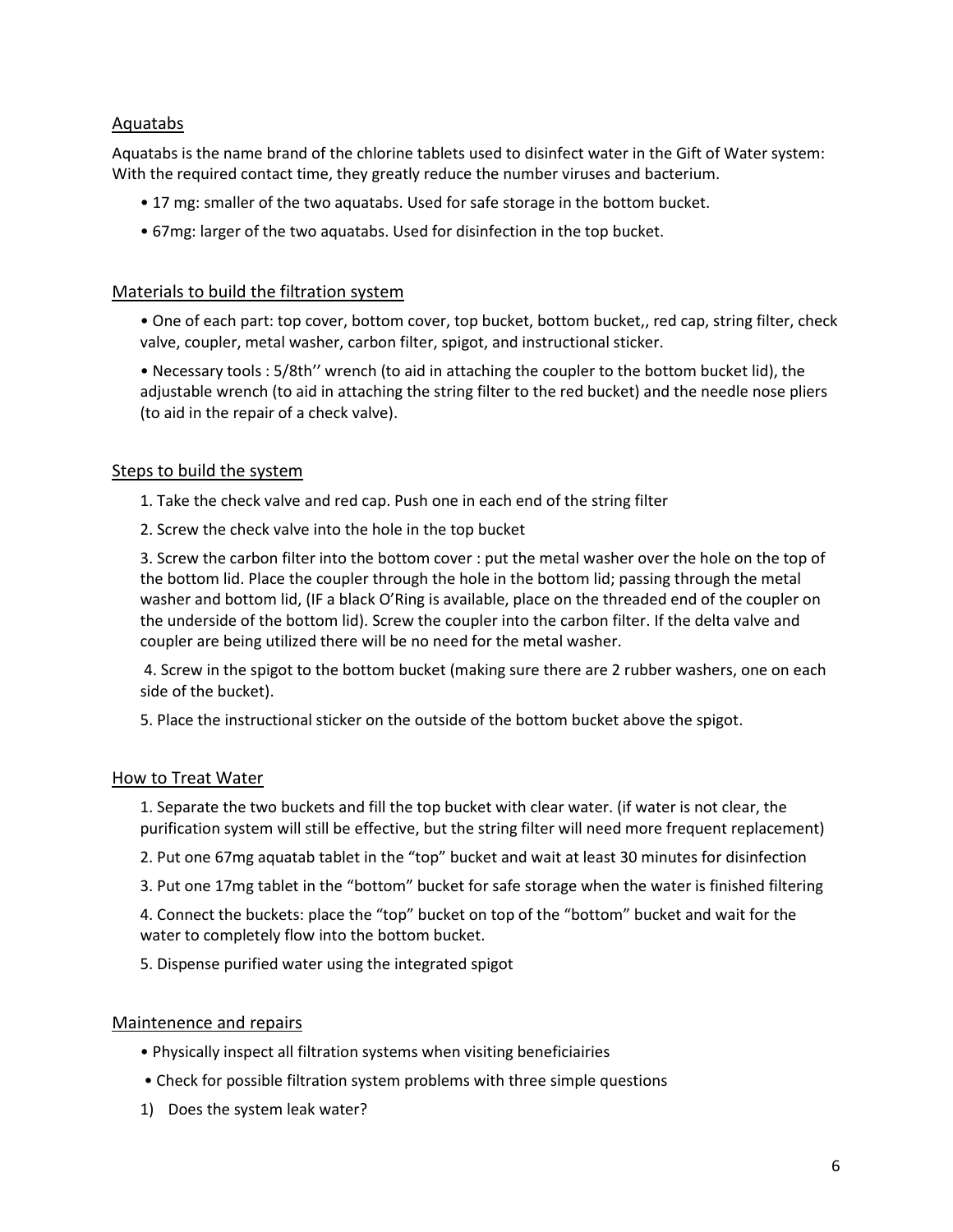This will allow you to determine if there are physical defects especially with the check valve or cracked buckets

2) Is the water flowing at an acceptable rate between the top and bottom buckets ?

This will allow you to know if there are blockages in the string filter, check valve, or carbon filter. Specifically if the string filter needs to be flipped or replaced.

- 3) Does the water taste good or can you taste or smell chlorine in your final drinking water ? This will allow you to know if the Carbon filter is functioning correctly
- Replace, repair, and maintain parts and filters as necessary

#### Washing and Cleaning the System

- Use only liquid chlorine to wash the system
- Use a clean towel with chlorine and wipe inside both buckets
- After you finish cleaning inside, wipe the outside of the buckets and the spigot

#### **Work Activities**

#### Organizing your work zone

Area of operation:

Choosing an area of operation is the responsibility of the community leadership The technician is required to familiarize him/herself with the work zone before distribution

#### Clustering

- Clustering systems in each work zone is Gift of Water policy
- Systems that are grouped together are easier to visit and more systems can be visited in one day

#### Work Schedule

Inform beneficiaries when you will be visiting in advance to increase their chance of being home Be aware of times when people will not be home like holidays or market days and plan accordingly

#### Distribution

The water committee is responsible for selecting beneficiaries

The technician needs to have input if the following guidelines are not upheld

#### Before distribution

• Know the households where all systems are to be placed before distribution. The Water Committee will provide the list of beneficiaries.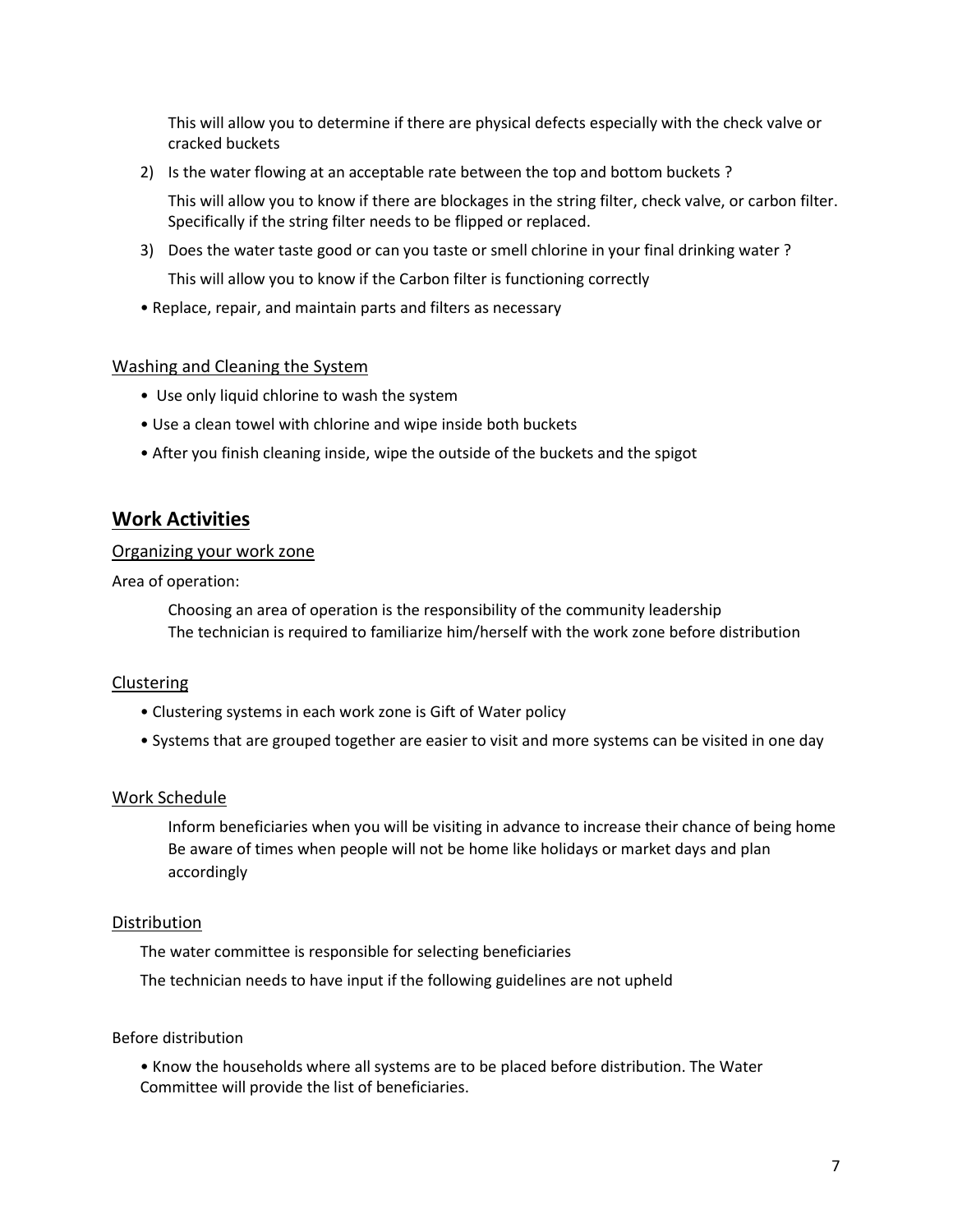• Ensure that the beneficiairies are located in the workzone and they are clustered close to one another,

- Record beneficiary names, phone numbers, and locations of where all systems will be distributed
- One system per household

#### Planning Distribution

- Choose a place for distribution : church, clinic, or common area.
- Invite about 25 beneficiairies from the list

#### Distribution

• Train household beneficiaries why and how to use the filtration system. Training needs to happen before people receive a system and needs to happen before distribution.

• Collect the fee from each household as determined by the Water Committee and give the money to the committee leader or water committee the money for them to put in the bank account to use when there is a need for parts or chlorine tablets.

• Only distribute systems to beneficiairies on the list

#### Follow-up

• Visit beneficiaries the week of distribution and every month thereafter

#### Communication

#### Gift of Water

• Monthly phone calls from the GoW Trainer and Mentor

#### Community Leadership

- Monthly reports are to be submitted directly to community leadership, the GoW mentor and the partner via WhatsApp chat group.
- Write remarks at the bottom of the report

#### Chain of Communication

- When a technician needs parts or aquatabs, s/he needs to communicates with the community leader. It is very important to respect the chain of communication which goes like this:
- Technician ➔ Community Leader ➔ Partner Organization ➔ Gift of Water
- There can be more or less people in this chain; it depends of the size of the community.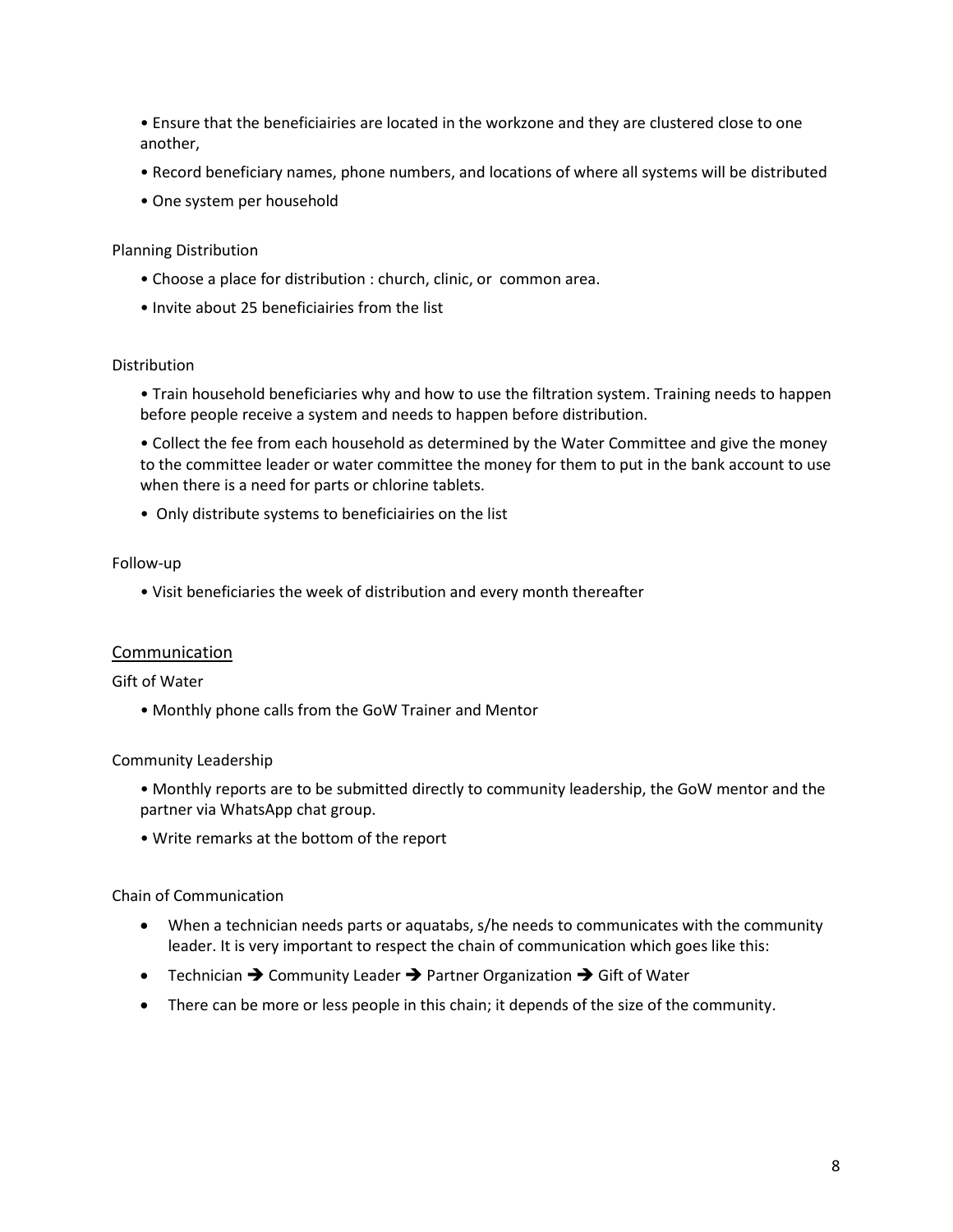#### Inventory

Clean, Organize, and Secure

- Arrange the inventory space so that parts, supplies, and aquatabs are easy to identify and access
- Regularly clean the inventory space so that everything remains looking professional
- Store inventory in a location that can be secured.
- Distribute Chlorine tablets "First In… First Out" so they do not expire while in the depot.

#### Rat and Pest Control

- Rats and roaches can destroy items in the inventory
- Ensure the inventory room has no holes for pests to enter
- Clean regularly so pests have no place to stay
- If there continue to be pest problems, consult with community leadership regarding how to protect the inevntory (perhaps using plastic or metal bins)

#### Heat and other elements

- Store inventory in a cool location away from high heat or weather
- Prolonged exposure to heat or outside elements like dust or rain, will have a negative effect on the inventory items and limit their life span.

#### Physical inventory

- Count all the parts, materials, and aquatabs
- Create a written document regarding what is in the inventory
- If possible, take a photo of the inventory and send it to the Partner Organization

#### Working Inventory Count

• When items are added or subtracted to the inventory, they need to be recorded on the inventory list so the count is always accurate.

#### Ordering

- Communicate with the community leadership when inventory is low and items are needed
- Order parts, supplies, and aquatabs to last a minimum of 6 months

#### Household Visits

- Track and account for all systems in work zone
- Visit all beneficiaries in work zone every month
- Be prepared with parts, chlorine tablets, tools, and supplies
- Dress professionally and treat others with respect
- Test water for presence/absence of chlorine at each visit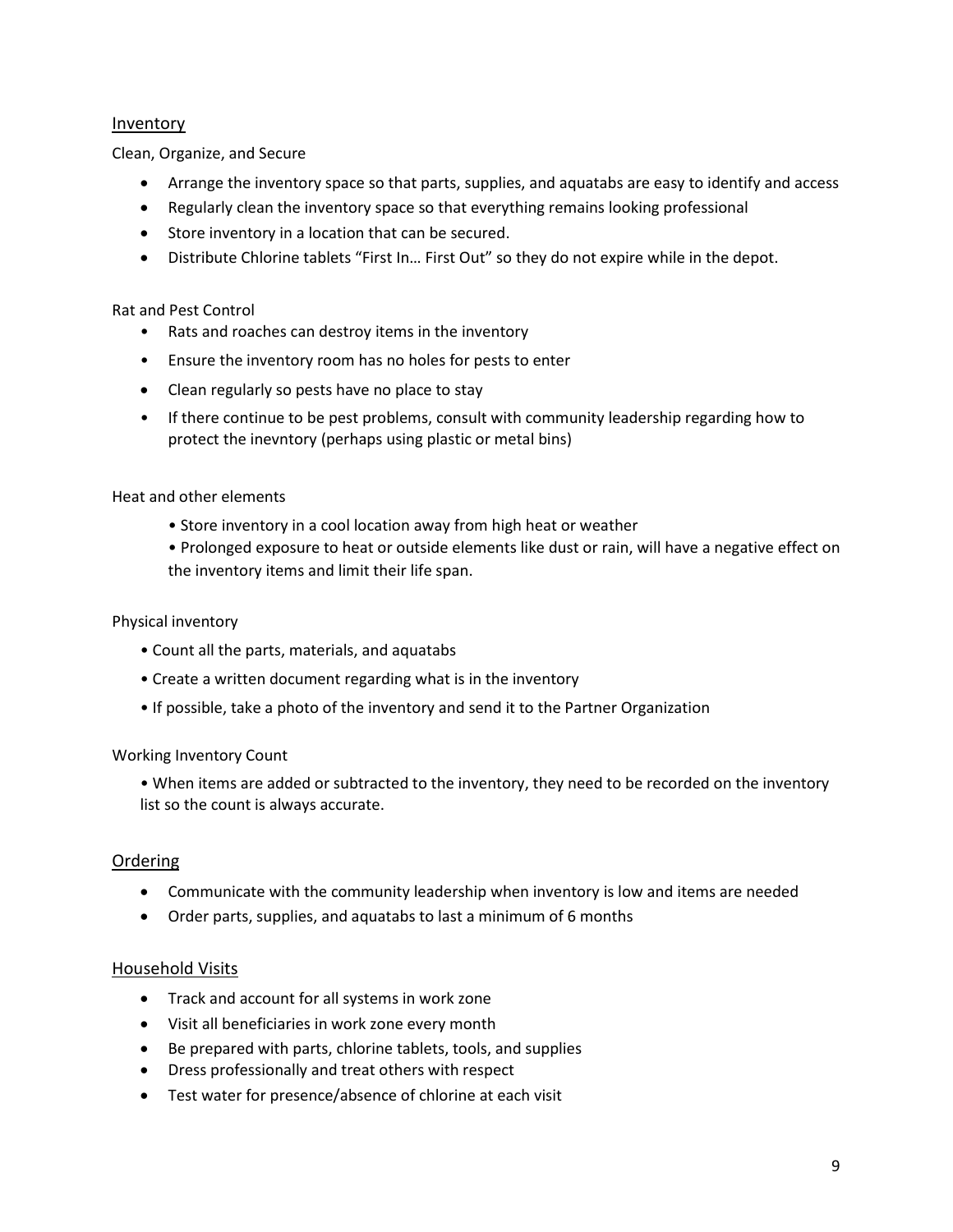- Perform maintenance and repairs as needed at every visit
- Continuously motivate families to use the purification system correctly
- Provide continued education during each visit on correct usage and upkeep of the system
- Make sales of parts and aquatabs according to prices set by the community leadership
- Maintain accurate records
- Make good use of your household visits by sharing WaSH training to the family members

#### Reports

• Examples of reports are available at the end of this guide and also by request through Gift of Water

• Daily visit reports are to be used when the tecnician conducts household visits. Information is compiled to create the monthly report

• Monthly technician work reports should be submitted to the community leader or the water committee and the end of every month

• Submitting monthly reports and receiving salary payment at the same time is standard operating procedure

#### Audits

- Gift of Water recommends annual audits
- Audits determine how the program is working: Are the household beneficiaries correctly using the systems and is the technician working accordingly to the GoW standards.
- GoW can send an auditor to the community upon request at the Partner's expense

#### Ongoing responsibilities of the Gift of Water Technician

- Submit and archive monthly reports. Regularly communicate with community leadership.
- Keep accurate records of sales of parts and chlorine tablets and give the money to community leadership as directed by the Partner.
- Maintain all filtration systems and keep them functioning without failure. (This requires regular household visits).
- Continue to educate beneficiairies on correct usage of the filtration system.
- Maintain a secure, clean, and working inventory with enough parts and Aquatabs to support the needs of the community
- *Failure to respect work conditions outlined in this guide may result in the technician losing his/her job*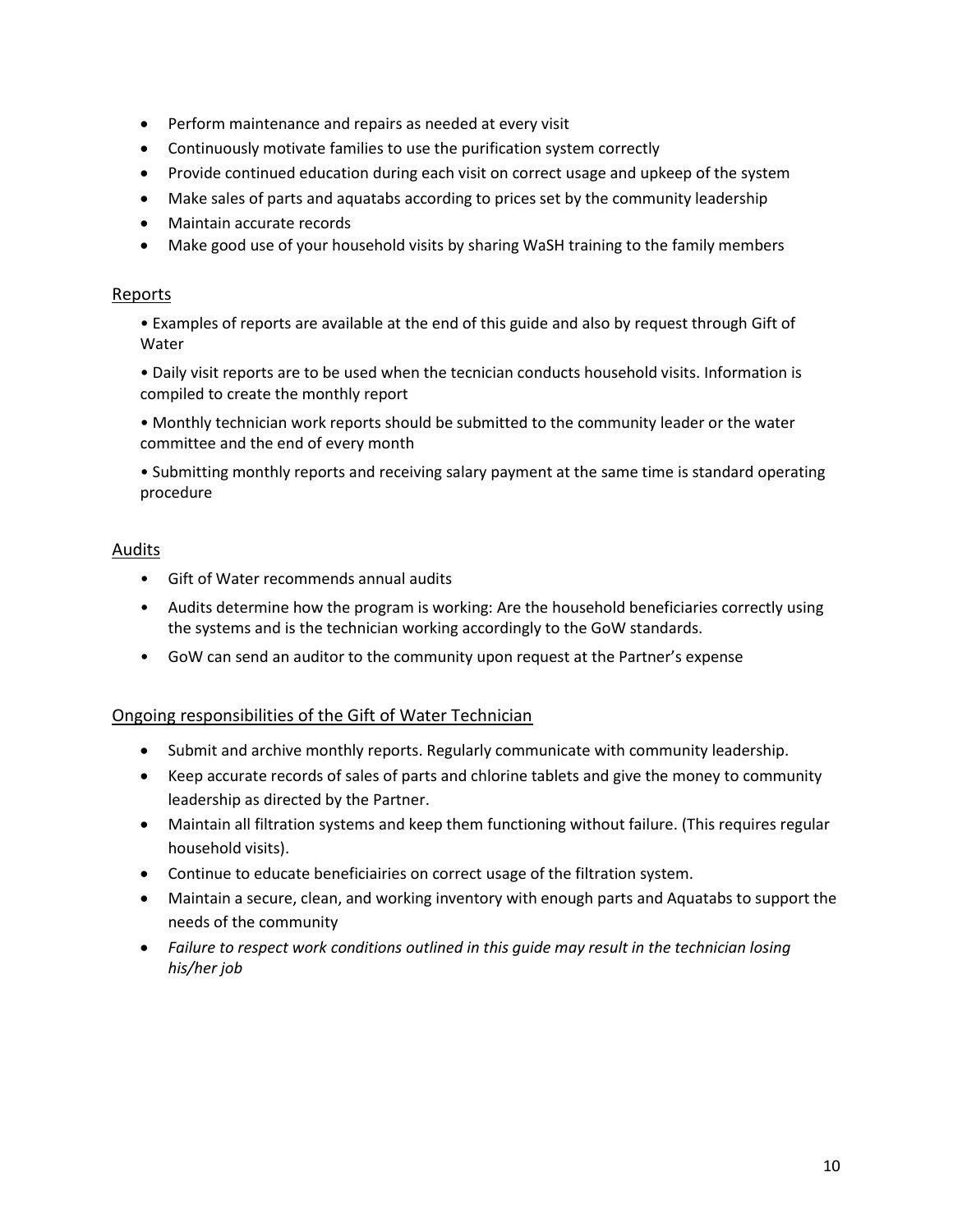#### Author notes

Day-to-day activities ; each day you work. Plan and think about your work day in advance. Is your uniform clean? What systems do you plan to visit? Verify that you have everything you need in your backback: work tools, spare parts (including string filter, loose carbon and retaining filters), aquatabs, chlorine tester, water to drink, and small money for change. **Be prepared.**

• Competence, quality, and attitude of a good water technician are keys to success. When entering a beneficiary's house, it is important to stay professional with a positive attitude. Beneficiairies will respect a technician who respects him/herself and treats other's with respect. Respect will give the program importance and can increase the number of people who will benefit from the filtration systems. **Be Respectful.**

• Importance of staying vigilant. Many people need treated water and the success of the Gift of Water program depends on the capacity of the technician to do his/her job correctly. It is the responsibility of the technician to continue promoting correct and consistent usage of the filtration system to improve the health of beneficiaries. **Be vigilant.**

• Use your resources. The community leader, water committee, and the GoW Technician Mentor are able to help when needed. Make sure to communicate with them as necessary.

#### **Be communicative.**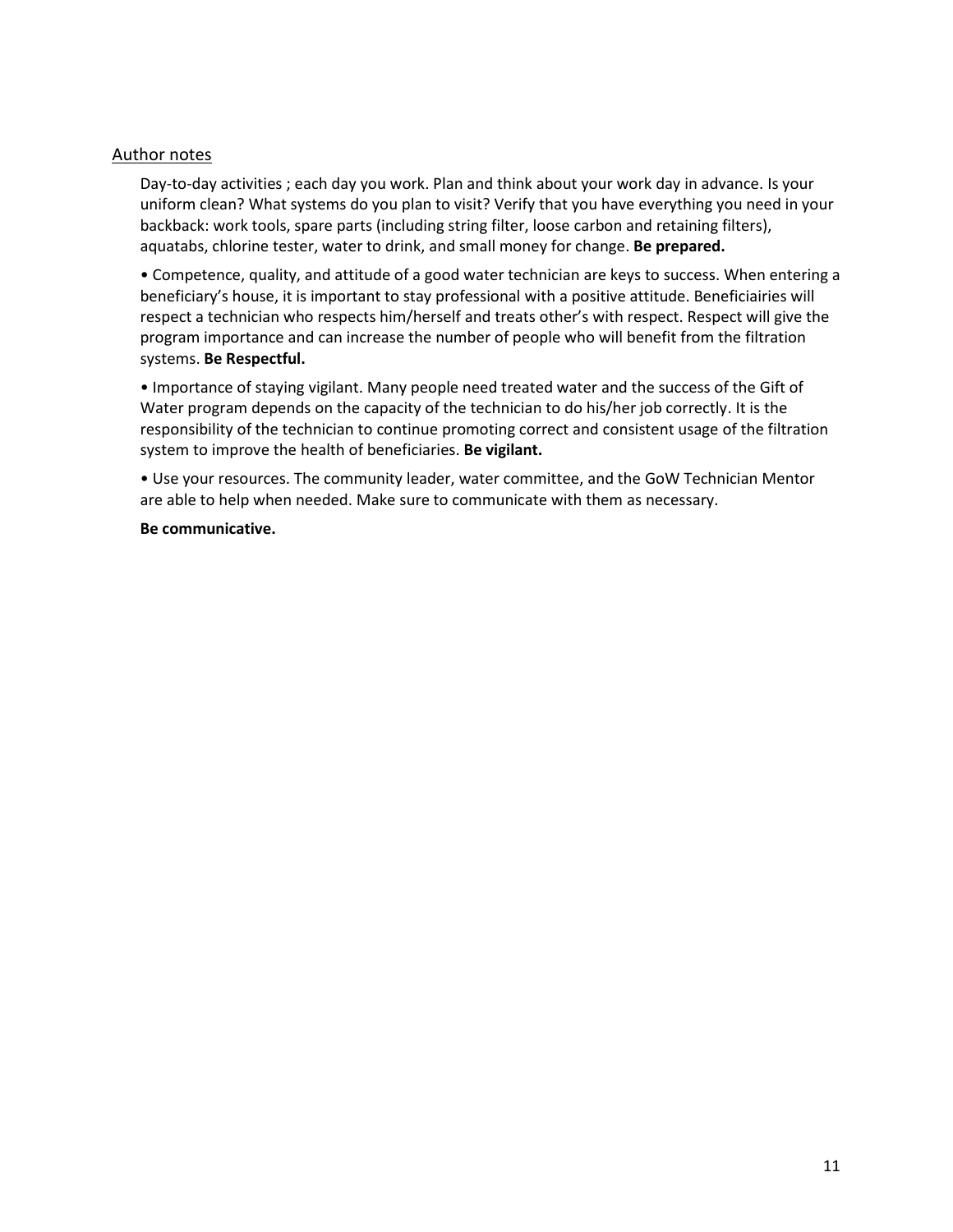

## Gift of Water (GoW) / Kado Dlo



### Household Tracking Form

| $\#$ | Complete Name | Address (or reference) | Telephone Number | <b>Training Date</b> |
|------|---------------|------------------------|------------------|----------------------|
|      |               |                        |                  |                      |
|      |               |                        |                  |                      |
|      |               |                        |                  |                      |
|      |               |                        |                  |                      |
|      |               |                        |                  |                      |
|      |               |                        |                  |                      |
|      |               |                        |                  |                      |
|      |               |                        |                  |                      |
|      |               |                        |                  |                      |
|      |               |                        |                  |                      |
|      |               |                        |                  |                      |
|      |               |                        |                  |                      |
|      |               |                        |                  |                      |
|      |               |                        |                  |                      |
|      |               |                        |                  |                      |
|      |               |                        |                  |                      |
|      |               |                        |                  |                      |
|      |               |                        |                  |                      |
|      |               |                        |                  |                      |
|      |               |                        |                  |                      |
|      |               |                        |                  |                      |
|      |               |                        |                  |                      |
|      |               |                        |                  |                      |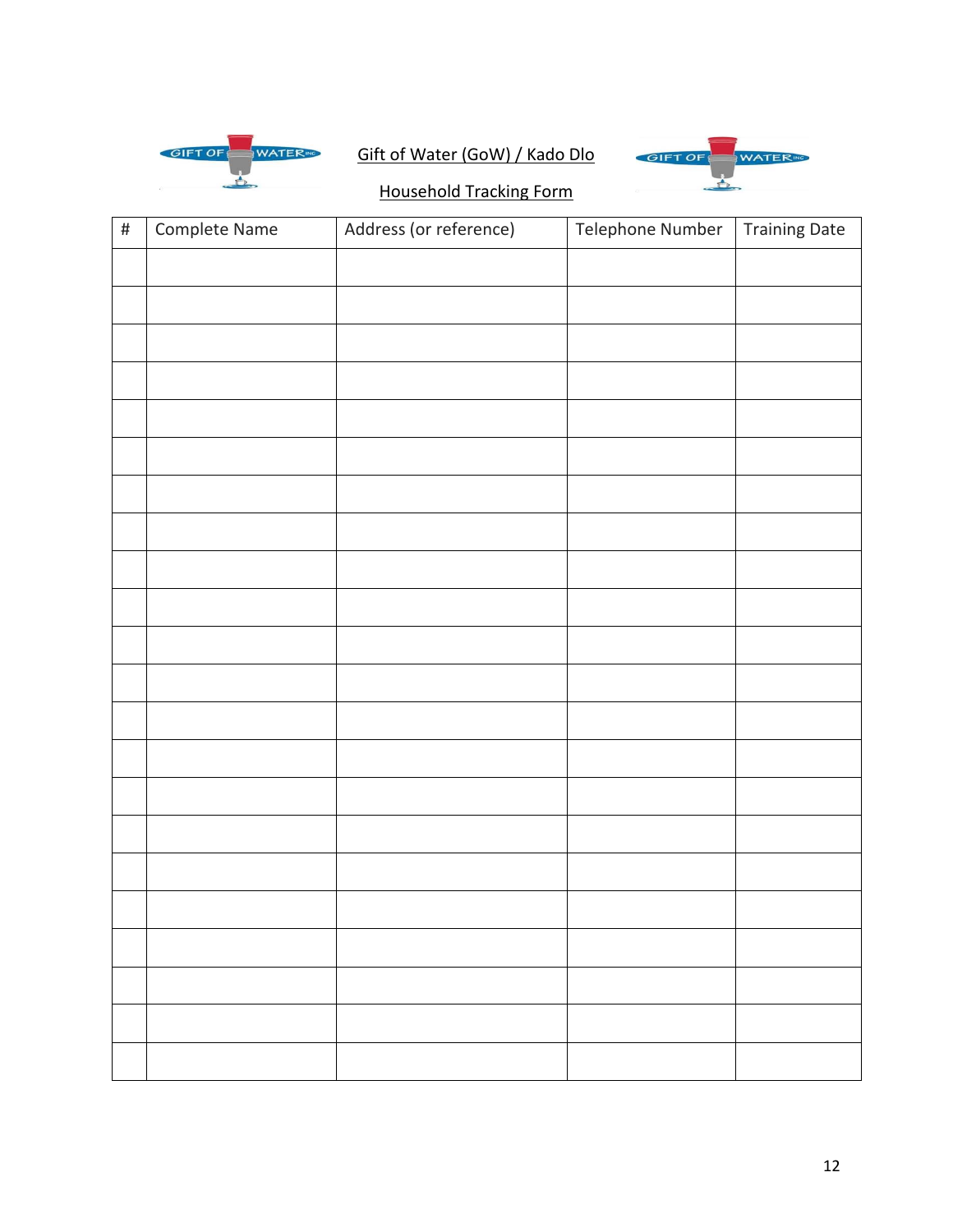|                                               | Gift of Water (GoW) / Kado Dlo<br><b>Daily Report Form</b>                     |                                    |
|-----------------------------------------------|--------------------------------------------------------------------------------|------------------------------------|
| <b>WATER</b> <sub>INC</sub><br><b>GIFT OF</b> | Church/Community/Location:<br>Technician:<br>Date:<br>Work zone:<br>Telephone: | <b>GIFT OF</b><br><b>WATER</b> ING |
|                                               |                                                                                |                                    |

|      |                      | person<br>home | water | top<br>test | bottom<br>test | chlorine<br>in home | #aquatabs<br>provided | repairs |
|------|----------------------|----------------|-------|-------------|----------------|---------------------|-----------------------|---------|
| Sys# | <b>Complete Name</b> | $+/-$          | $+/-$ | $+/-$       | $+/-$          | $+$ /               |                       | details |
|      |                      |                |       |             |                |                     |                       |         |
|      |                      |                |       |             |                |                     |                       |         |
|      |                      |                |       |             |                |                     |                       |         |
|      |                      |                |       |             |                |                     |                       |         |
|      |                      |                |       |             |                |                     |                       |         |
|      |                      |                |       |             |                |                     |                       |         |
|      |                      |                |       |             |                |                     |                       |         |
|      |                      |                |       |             |                |                     |                       |         |
|      |                      |                |       |             |                |                     |                       |         |
|      |                      |                |       |             |                |                     |                       |         |
|      |                      |                |       |             |                |                     |                       |         |
|      |                      |                |       |             |                |                     |                       |         |
|      |                      |                |       |             |                |                     |                       |         |
|      |                      |                |       |             |                |                     |                       |         |
|      |                      |                |       |             |                |                     |                       |         |
|      |                      |                |       |             |                |                     |                       |         |
|      |                      |                |       |             |                |                     |                       |         |
|      |                      |                |       |             |                |                     |                       |         |
|      |                      |                |       |             |                |                     |                       |         |
|      |                      |                |       |             |                |                     |                       |         |
|      |                      |                |       |             |                |                     |                       |         |
|      |                      |                |       |             |                |                     |                       |         |
|      |                      |                |       |             |                |                     |                       |         |
|      |                      |                |       |             |                |                     |                       |         |
|      |                      |                |       |             |                |                     |                       |         |
|      |                      |                |       |             |                |                     |                       |         |
|      |                      |                |       |             |                |                     |                       |         |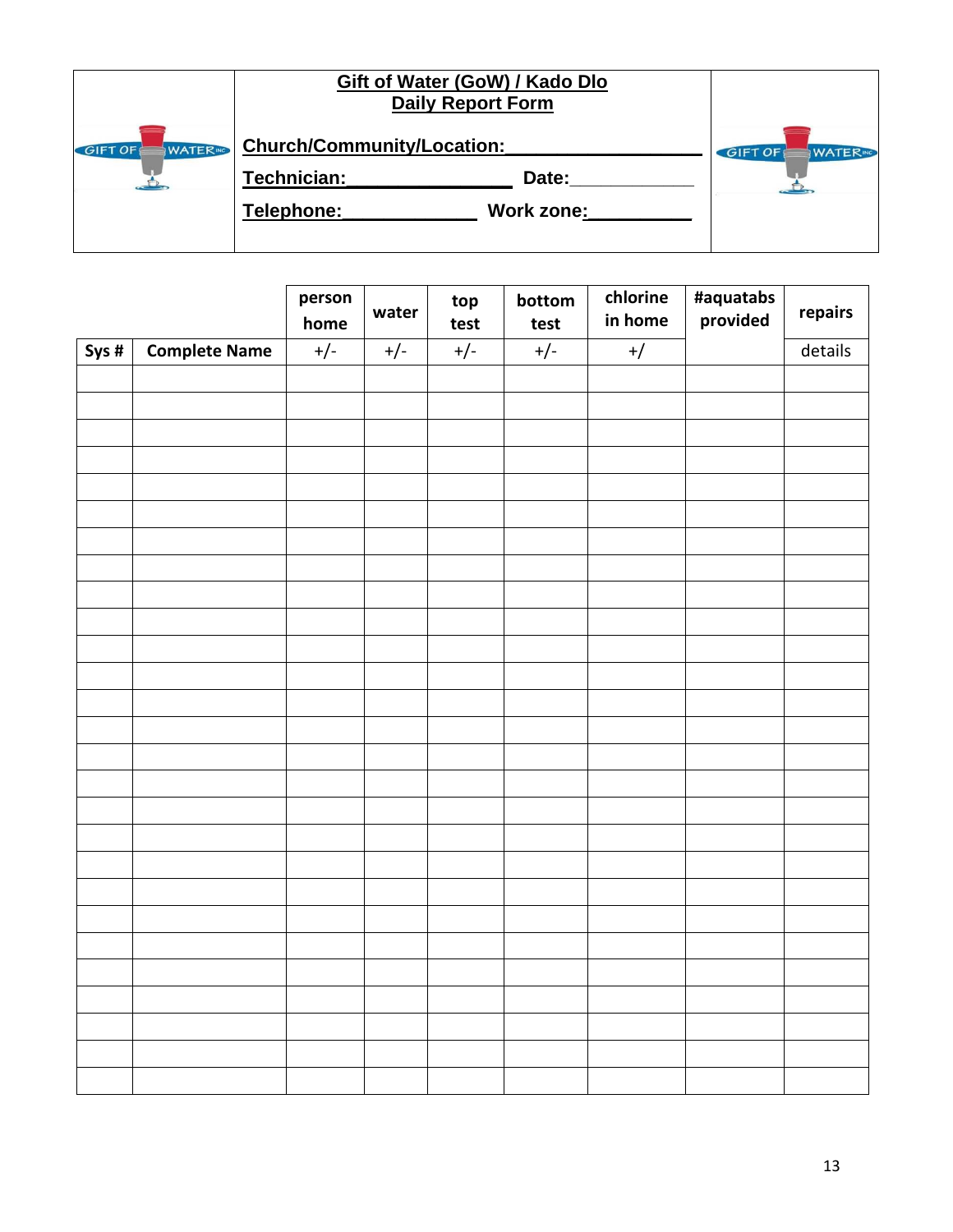| Kado Dlo/Gift of Water (GoW) |             |  |  |  |
|------------------------------|-------------|--|--|--|
| Fich rapò pou mwa            |             |  |  |  |
| Church/Clinic/Association:   |             |  |  |  |
| Community:                   | Department: |  |  |  |
| <b>Technician Name:</b>      | Date:       |  |  |  |
| # Active Systems:            | Telephone:  |  |  |  |

| Kantite kay ki vizite                        |  |
|----------------------------------------------|--|
| (number of houses visited)                   |  |
| Kantite kay ki pa gen moun                   |  |
| (number of houses where there's nobody)      |  |
| Kantite sistèm tès bokit anlè pozitif        |  |
| (number top bucket with + test)              |  |
| Kantite system tès bokit anlè negative       |  |
| (number of top bucket with - test)           |  |
| Kantite sistèm tès bokit anba pozitif        |  |
| (number of bottom bucket with + test)        |  |
| Kantite sistèm tès bokit anba negative       |  |
| (number of bottom bucket with - test)        |  |
| Kantite kay ki vizite sistèm lan gen dlo     |  |
| (number of houses visited)                   |  |
| Kantite kay ki vizite sistèm lan pa gen dlo  |  |
| (number of houses where there is no water)   |  |
| Kantite sistèm ki repare                     |  |
| (number of systems repaired)                 |  |
| Kantite sistèm ki merite reparasyon          |  |
| (number of systems that need to be repaired) |  |
| Kantite flakon akwatab ki soti               |  |
| (number of packs of aquatabs sold or given)  |  |

X<br>Technician Technician Community Leader or Water Committe Technician Community Leader or Water Committee